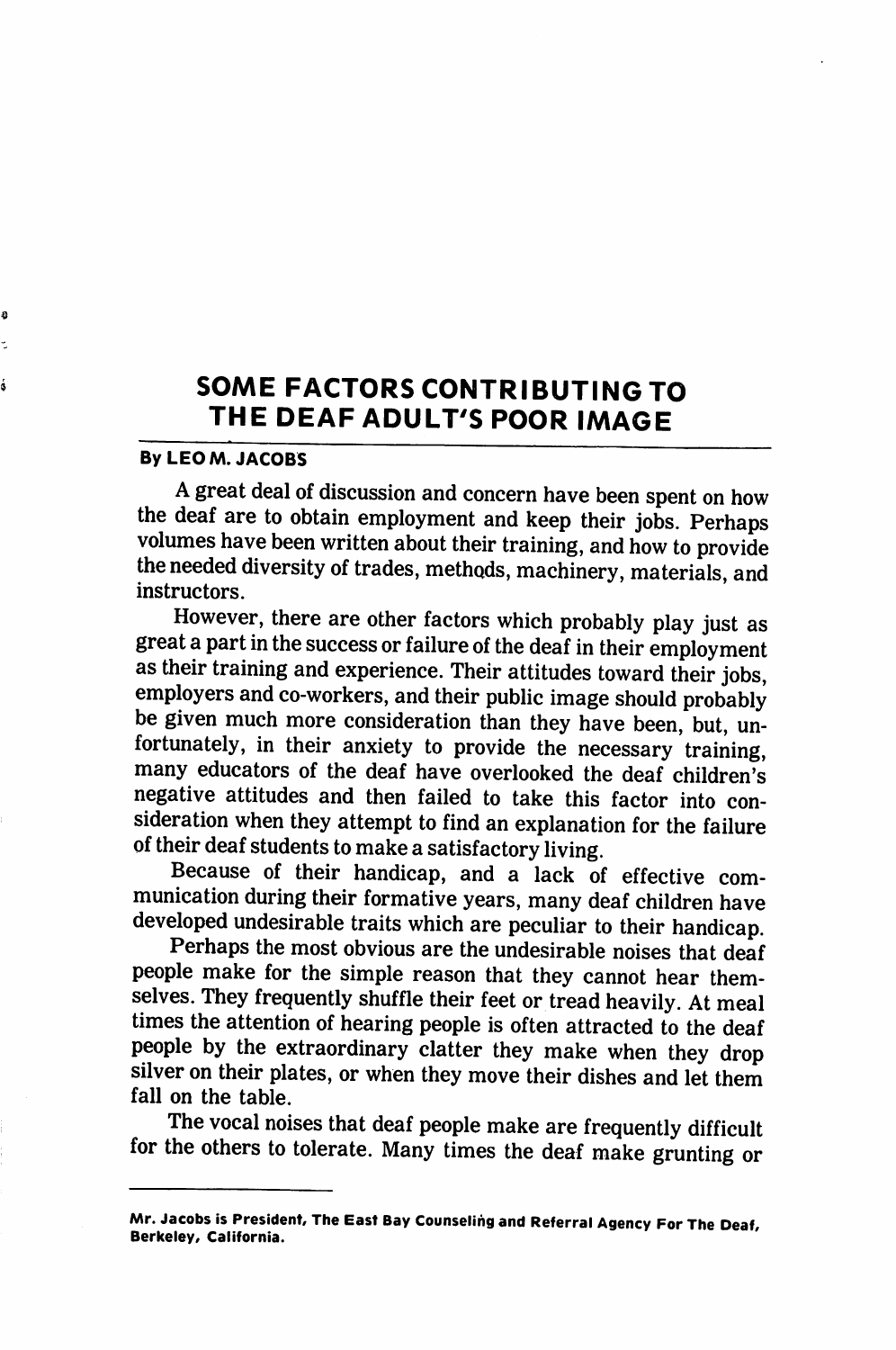humming noises when deep in thought, or make weird-sounding noises when they let themselves be carried away while telling about an exciting incident, or when they are emotionally upset.

The deaf also make other unnecessary noises without realizing it, such as crumpling paper in an assembly, or munching noisily on popcorn in a theater.

Probably just as repugnant to hearing people as the noises the deaf make are their facial expressions. Whereas hearing people regulate the tone of their voices to place proper emphasis on their speech, the deaf fall back upon facial expressions for the same purpose when they employ manual communication. Although the more cultured deaf adults use these expressions in moderation, the less educated deaf often use extreme facial expressions to show their feelings, or when they are carried away by their own rhetoric. Their listeners also frequently grimace to show their understanding and sympathy. Unfortunately, these facial grimaces are more often than not startling to the unschooled hearing adults—and the adverse effect is also heightened if the deaf use their voices in ac companiment.

Deaf people have developed these undesirable habits and other attitudes because their families failed to establish effective com munication with them. Because the deaf have never been taught so, they do not know that certain things are just not done. For instance, they do not think anything of asking people extremely personal questions. They are interested, and they have never learned that it is impolite to ask such questions. They are never taught that age has its perogatives, and so they address their elders by their first names or even nicknames. Although chivalry to the fair sex may now be going out of style, many deaf boys have never even learned about ordinary courtesies that are usually extended to the opposite sex. They often create a bad impression by their crude attitude toward women.

As anybody who has been schooled in elementary psychology well knows, the average person is likely to become suspicious or prejudiced as an automatic defense mechanism whenever he en counters something which is new or strange to him. The deaf person is also likely to become suspicious when he sees something that he does not and cannot understand. Thus, he is often offended by hearing persons who may give him side glances while talking with each other, and even more so when they smile or laugh at the same time. The more ignorant deaf may make an unpleasant scene right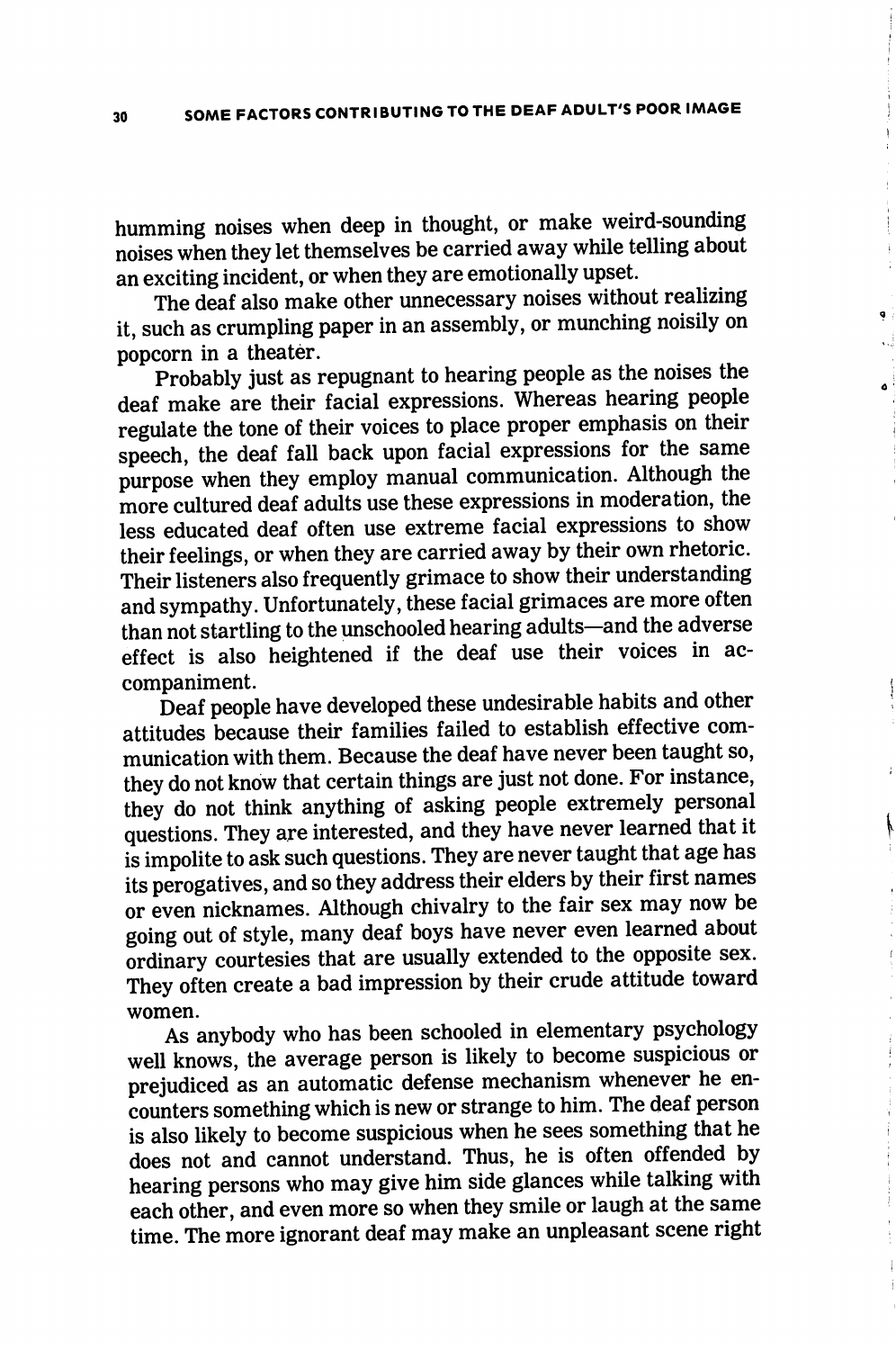ø

á

there, much to the astonishment and mortification of the probably innocent hearing persons. The better educated deaf person knows better than to make anything of it, although he may have some slightly nagging doubts.

Due to a lack of communication during early years, many deaf adults may never have learned to reckon for anything. If their parents cannot communicate with them, they may silently lay their deaf children's plates before them and say nothing further if the children proceed to clean up their plates with gusto and a complete lack of table manners—or if they whack off a big hunk of expensive butter and spread it thickly on their bread. Counselors at residential schools may be too busy and preoccupied, or treat the children with more sympathy than understanding. Since the counselors do not have to dip into their own pockets to support these children, many of them do not even bother to make them more conscious of wastage or excessiveness in their daily habits. Teachers and other people also often exhibit such soft-hearted pity that deaf children consequently develop an outlook which knowledgeable friends would call the "gimme" attitude. Because nobody has bothered to tell them differently, they grow to expect that everything would be done for them. This attitude is not helped very much by the growing practice of having rehabilitation counselors take charge of them before they even graduate from school, and lead them into their life-time careers. Thus, all along their path of growth, many deaf children have never had an opportunity to develop a sense of responsibility and to weigh the consequences of wrong decisions. In fact, many of them have never been allowed to experience any consequences at all!

Because they have never been given a chance to develop a sense of responsibility, deaf adults have chalked up a bad record of tar diness and failure to notify their bosses in cases of absence. Many of them also think nothing of playing hookey from their jobs.

Expensive academic and vocational training have come to naught in many cases because the deaf students have never been taught desirable attitudes to supplement their excellent training.

A year ago the writer headed a committee who prepared a job preparation course in order to improve these habits and attitudes. The older deaf children are given a daily class period to go through this course. It is yet too early to evaluate the usefulness of this course, but it is to be hoped that they will get some help from this course, although it will never be equivalent to an early and thorough